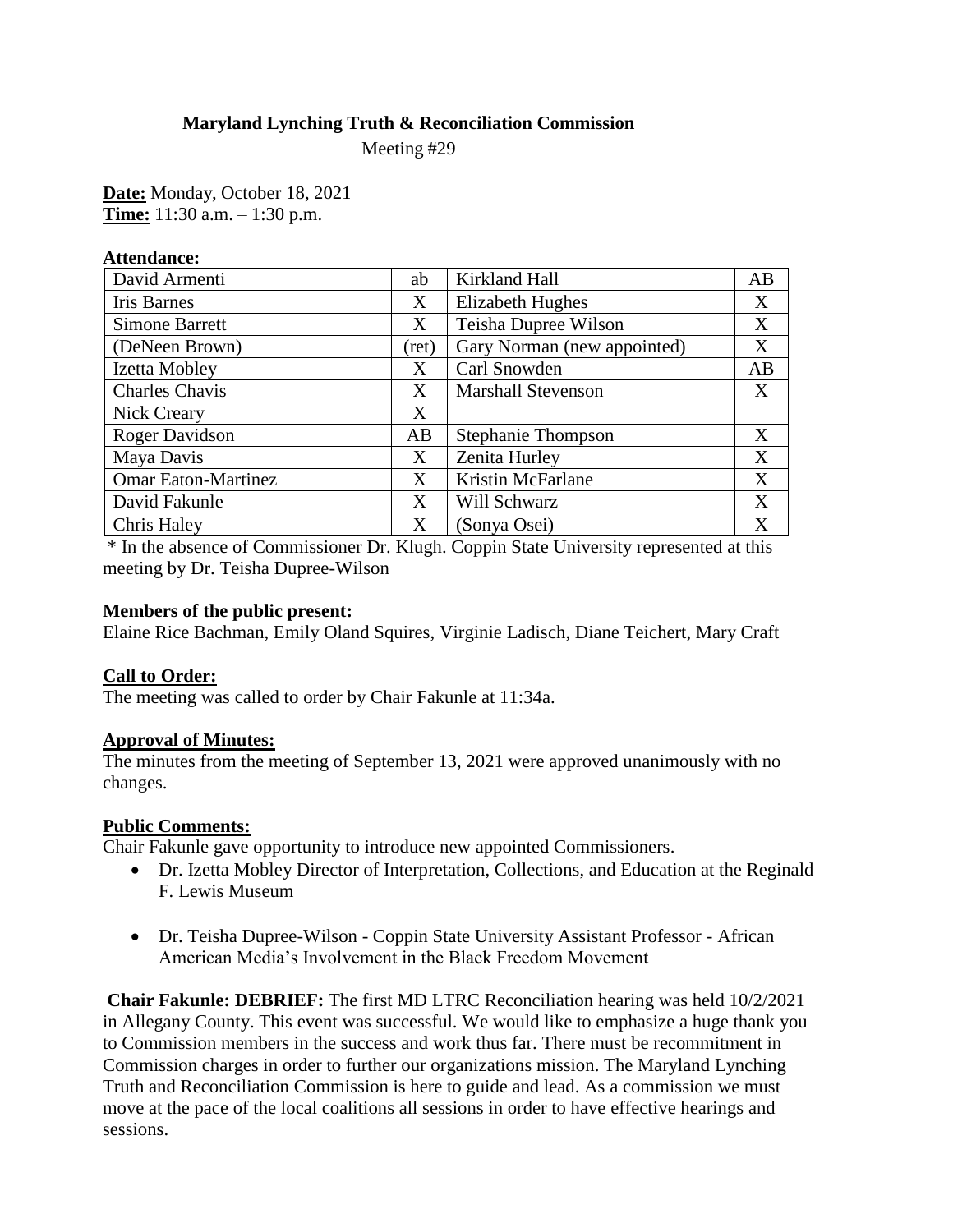**Co-Chair Chavis: DEBRIEF**: As a state body with a historic mission, a lot our work is to support and help communities heal. It is so important when working with local organizations, commissioners should make sure to push for healing and reconciliation

**Mr. Schwarz**- It is important to make sure oral history projects are being transcribed through software to form transcripts Commissioners can review before the hearings for context and not just for record. If needed or any information contact Will Schwarz. Everyone attending hearings should be as informed as possible about local narratives and history.

**Commissioner Davis**- Can we have something written regarding the oral histories to be listed on the website and what is requested from local coalitions? Also, both sides should be satisfied local coalitions and MD LTRC regarding content that is going to be released into the hearings and session presentations.

**Commissioner Creary**- The flow of work of MD LTRC is steady. Based on the work done and the work from local coalitions. With extension until 2024, the commission has time to plan effectively and scale how to plan.

**Mr. Schwarz:** As a Commission, we do not want to stretch out and dilute the mission. There is a danger in stretching it out. We want everyone to feel comfortable and prepared but within reason. We know coalitions need time to prepare but we must recommit to getting hearings done effectively and efficiently.

**Diana Teichart-** The Prince George's County Memorial Lynching Project met virtually last month. The meeting focused on community remembrance project focused on earliest lynching in county in 1869. We were tremendously moved by the powerful expression with transcripts and information. Gave great perspective and community involvement. **Also agrees that they will need time as well as many other local coalitions will.** 

**Commissioner Norman-** We need not to relinquish momentum, while realizing it takes a while. Great work by all. They are working diligently to build relationships with local coalition in their assigned county (Baltimore County)

**Co-Chair Chavis:** If there are coalitions that need more time adjustments can be made, we can ask what is needed and how we can assist to help them get ready. We should move forward with other coalitions that are ready.

**Chair Fakunle:** MD LTRC has resources and new support. We must acclimate new commissioners to MD LTRC charges and provide support to better work and effectively work. Local coalitions need time to formally plan and organize. Commission is here to help and do better in order to have more successful hearings.

**Virginie Ladisch:** If needed, taking more time to help with planning for hearings. During reflecting it may be able to have a Commissioner's retreat. International Center for Transitional Justice (ICTJ) would love to support and provide resources. Whether in person, hybrid, or virtual.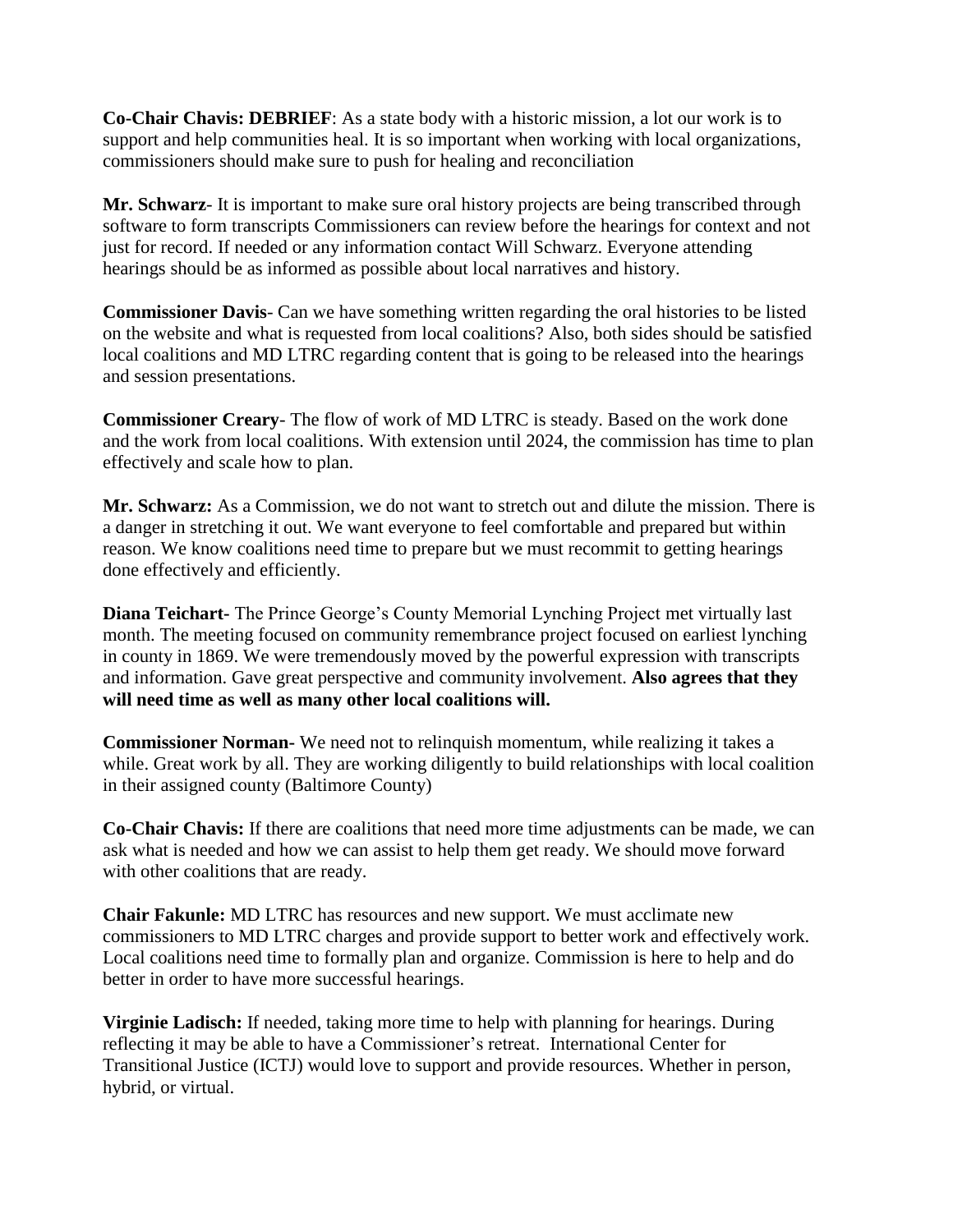# **Committee Reports:**

- Logistics Commissioner Maya Davis
	- o **Public hearing debrief** There were topics that came up for discussion. A few Commissioners met with Allegany County Coalition Chair, Commissioner Armenti was host, recognize there is a need for co-host capabilities, need to able to have access to ensure people can get in. There is a possibility to Request webinar capacity in the future.
	- o **Discussion:** Can there be sound check? What are the roles and responsibilities for Coalitions and Commission? Can we potentially have rehearsals before hearings?
	- o **Discussion:** How do we respond to participants with questions? What is the contact? How do we move forward? As a Commission, there should be deadlines for attendance in-person and virtual.
	- o Ensure everyone is muted unless speaking during hearing.
	- o As a Commission, we should make sure to direct people to the MD LTRC website for zoom and all publications. All meeting information is there.
	- o **HEARING DATES Discussion** Counties have requested change of date in order to better prepare. (Anne Arundel, Howard, and Prince George's) What is our plan to back up? Do they want in person or virtual or hybrid? MD LTRC would like to make sure we have local coalition support and concerns should be addressed.
	- o **Next steps** There will be an in-person meeting with Virginie Ladisch in Annapolis to discuss how to resolve certain topics discussed and additional planning. Date TBA
	- o **Commissioner Hughes** Should we have some type of formal survey for those who have attended hearing to provide additional feedback. What could be beneficial and useful?
- **Research**  Commissioner David Armenti/ Maya Presented
	- o Same report/ joint meetings
- **Reconciliation** Vice Chair Dr. Charles Chavis
	- o Commissioners have been working to provide information with baseline data. Going in the order of the hearings. The Research committee is working diligently and documenting all of the work being done while we wait for Genealogist and Research Historian positions become available.
	- o Co-Chair Chavis spent time in with Allegany County in preparation for hearing. Stayed the weekend in the area with the community. Thinking in the future discussing reconciliation, it is imperative to spend time build relationships with those involved in these communities. Seeing the remarkable work that has been done and it was impactful.
	- o Moving forward, it is suggested that it be a requirement for liaisons to stay and build with the community to help build a report for healing and justice leading up to Reconciliation Hearings.